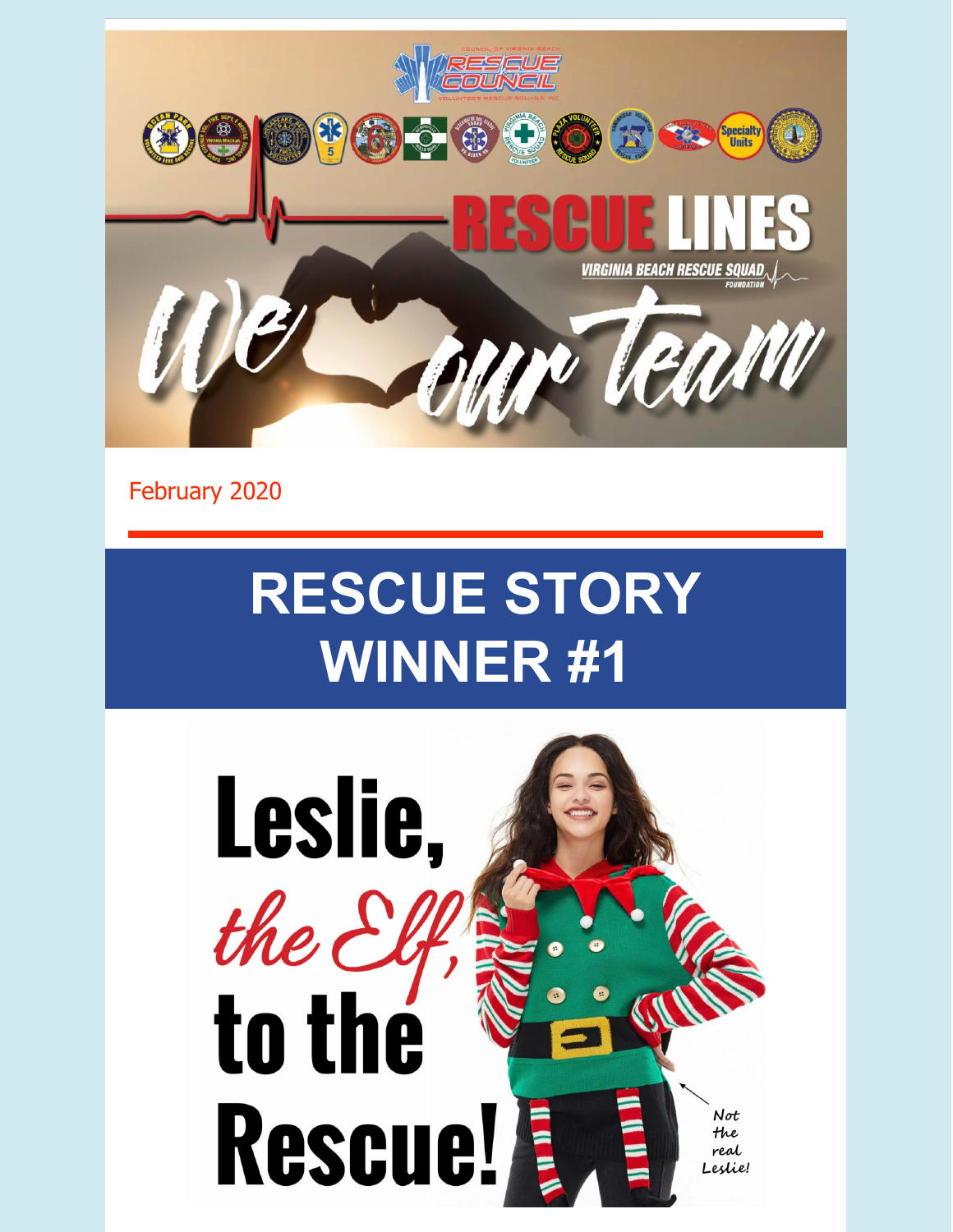uring one of my rescue shifts over the holidays this year, we were dispatched to a call. We arrived on scene to check out the two children at the residences. The older child had the same first name as me. She was pretty upset, so we were able to call the Santa Line. Once on the radio, Santa had a long conversation with her about the situation and how he was there to help. He told the child that he sent his special Elf Leslie, to help her today and that everything was going to be okay because we have a special bond with the same name.

After the conversation with Santa, the child was over the moon with excitement and was able to assist with getting her younger sibling to calm down. Knowing that the city has set up such a fun and helpful resource really made the call much easier to handle both for us as responders and young patients.

*I personally have felt connected to this case and patient. She was having a difficult time prior to our arrival and by the end of the call she was smiling and wanting me to stay with her.*

## **Tell your story and WIN!**

Provide your most memorable rescue story (keeping in mind privacy of patients) We'll post them in future editions of Rescue Lines –

### **we'll randomly select 4 more respondents who will each receive a special gift card with a \$25 or higher value!**

Please limit stories to 2-3 paragraphs. Email your entry to:

#### **[mmclean@vbrescuefoundation.org](mailto:mmclean@vbrescuefoundation.org)** by February 20.

Additional winners will be contacted and announced in the March RESCUE LINES!

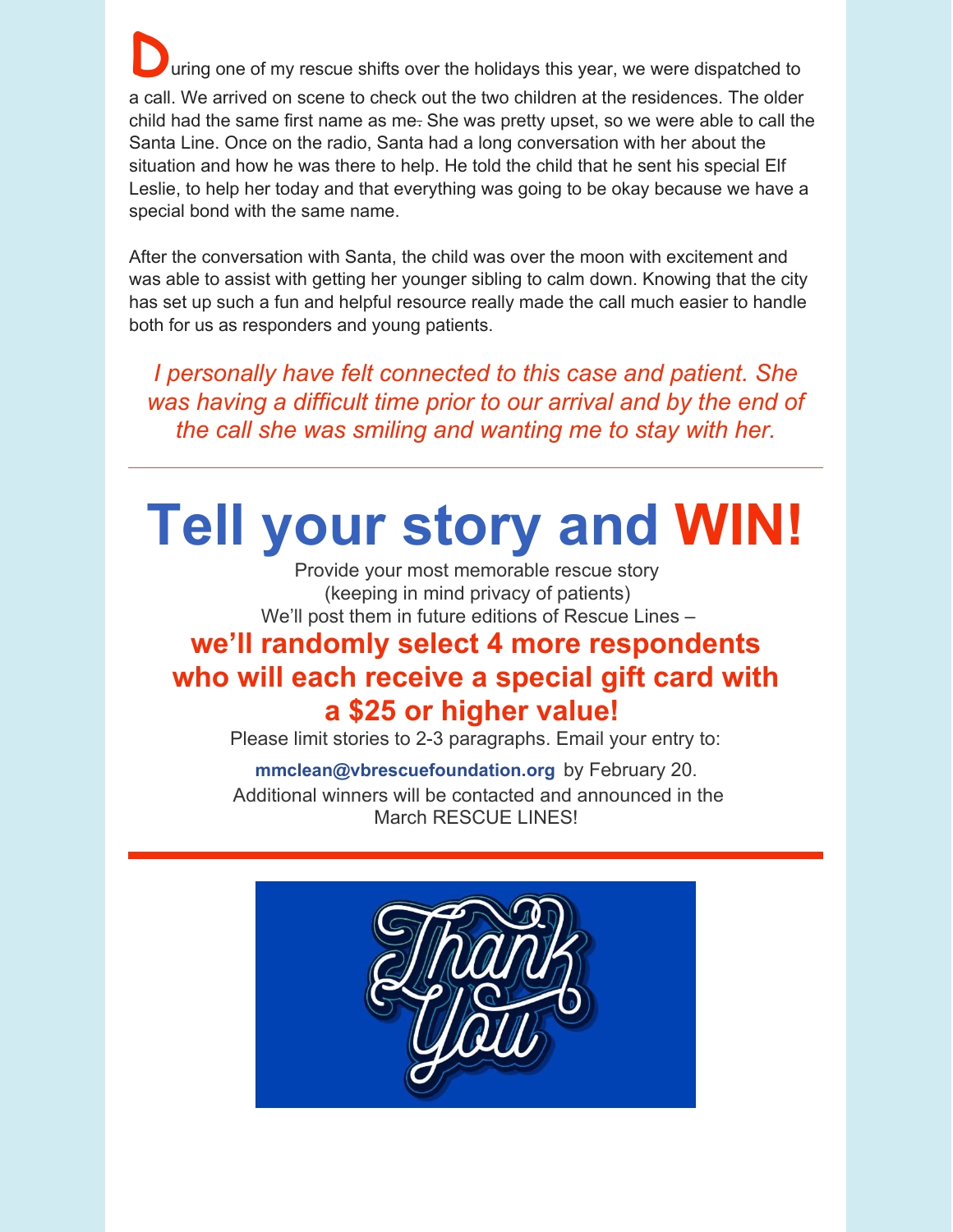prapprición <u>eed</u> esponse  $\mathcal{L}_0$ ende pleds to 1 % the Los fitel ast week.



Between the dates of December 31, 2019 and January 23, 2020 the following individuals have advanced to the current EMT Certification Level:

> **AEMT** Lindhome, Peter

#### **EMT-B**

Beneditc, Jubilee Grabarczyk, Laura Lai, Kelsey Marwitz, Sarah Pototskiy, Esther Steendam, Evelien Tackett, Amanda Vinokuroff, Katherine Walker, Jordan White, Zachary

#### **BLS Intern**

Abdul-Hssan, Janna Bolen, James Hynes, Jenille Jefferson, Caitlin, Kolba, Joshua Love, Lezlie Morrissey, Taylor